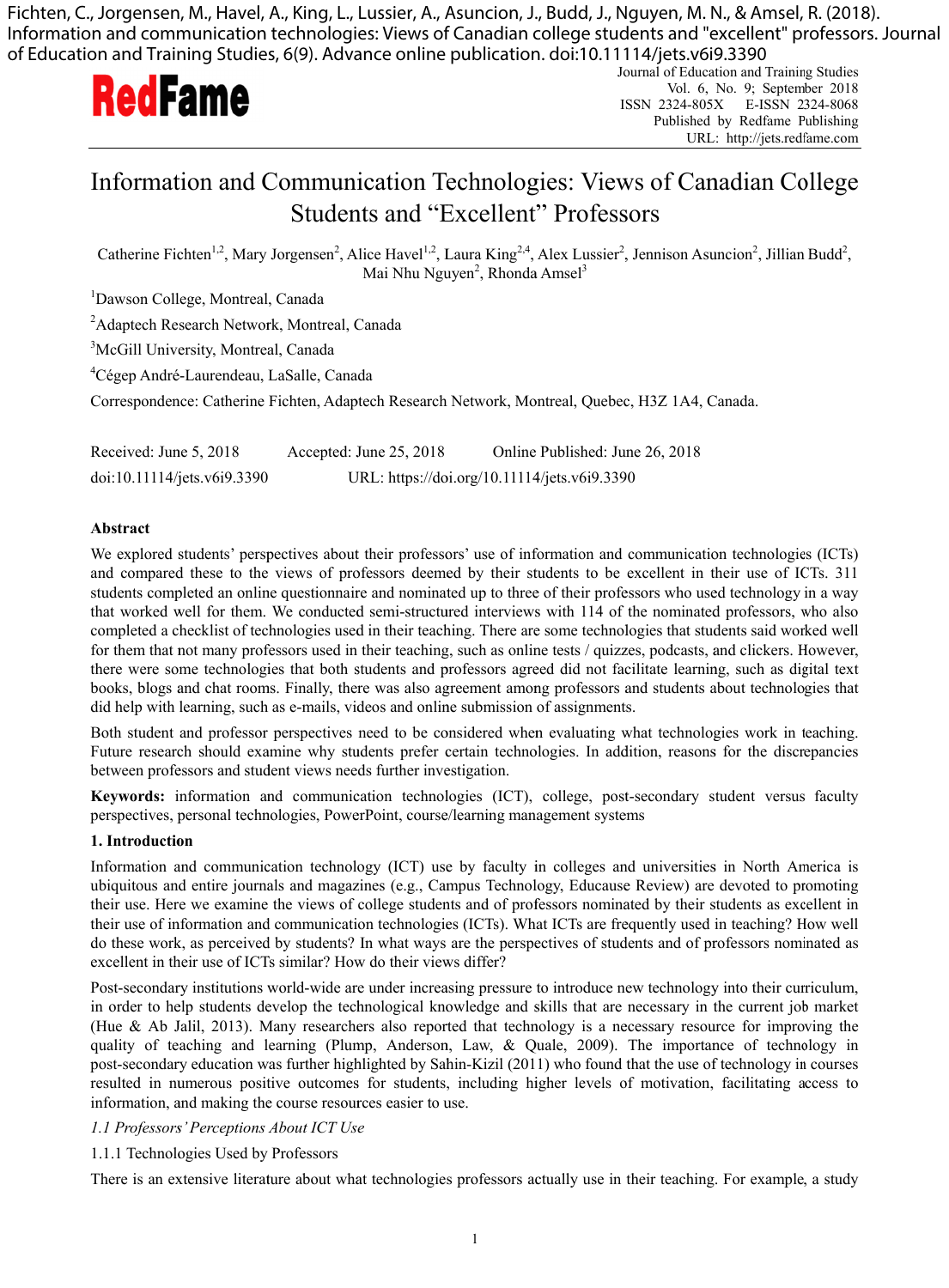by Buchanan, Sainter and Saunders (2013), with a sample of 114 professors, found that the ten most frequently used technologies were: links to online library resources; online audio / video podcasts from other sources; formative online testing; online audio / video podcasts created by the professors themselves; discussion boards for class discussions; discussion boards for frequently asked questions; blogs with the goal of encouraging reflection on learning; Wikis; blogs for micropublishing; and online tests. An increase in the popularity of recorded lectures has also been noted (O'Callaghan, Neumann, Jones, & Creed, 2017).

The popularity of social networks, such as Facebook and Twitter, in academe has increased. Yet, there is minimal empirical literature on faculty experiences with the educational use of social networks (Veletsianos & Kimmons, 2012). Among existing studies, Caldwell (2015) found that only 18% of professors used social network sites in their teaching, although almost 50% were willing to use these more extensively. Zakharov, Horton, Reid, Willis, and Attardo (2017) provided an explanation for the low frequency of social media use by exploring the experiences of 126 professors. They found that a variety of barriers exist to the use of social media in teaching: reliability, complexity, lack of support, inadequate professional development, time requirements, and legal issues.

### 1.1.2 Proficiency

The limited research on professor proficiency in teaching with technology shows that professors were more likely to use technology in their courses if they had a greater degree of confidence in their ability to use this (Howard & Mozejko, 2015). These researchers also found no significant differences between male and female professors in their level of confidence in their ability to use technology.

### 1.1.3 Use of Personal Technology in Class

There are no universally accepted guidelines that dictate the appropriate use of mobile technologies in class (Lindroth & Bergquist, 2010). This has resulted in a culture of uncertainty, in which neither professors nor students understand what constitutes the appropriate use of laptops and other mobile devices in class (Kay & Lauricella, 2011; Santos, Bocheco, & Habak, 2018).

Some professors do not allow students to use their laptops and mobile technologies in class at all (Young, 2006). This has the potential to create conflict between professors and their students, since students indicated that being allowed to use their personal technologies in class was important (Alkahtani, Ahmad, Darmoul, Samman, Al-zabidi, & Matraf, 2016).

Other professors choose to ignore how students use their laptops and mobile technologies in class. There are two risks associated with this approach: (1) the potential of facilitating off-task behavior (Fried, 2008) and (2) possible distractions associated with the use of personal technologies in class (Sana, Weston, & Cepeda, 2013). Indeed, not only do students using personal technologies do more poorly academically (Kuznekoff, Munz, & Titsworth, 2015), but students sitting near classmates who were using their personal technologies were distracted as well (Sana, Weston, & Cepeda, 2013). However, Sharp, Hemmings, Kay, Murphy and Elliott (2016) found that when students engaged in off-task behavior in class, they did not necessarily use technology.

Another approach has been to accept and embrace the use of laptops in class in an attempt to use technology as a tool to support pedagogical practices (Gay, Stefanone, Grace-Martin, & Hembrooke, 2001). This was found to be the approach that kept students most engaged in course-related tasks (Kay & Lauricella, 2011).

### *1.2 Students' Perceptions About ICT Use*

# 1.2.1 Technologies Used by Professors.

Karsenti, Meunier, Villeneuve, and Raby (2011) examined 10,266 students' experiences with ICTs. They found that over 80% of students reported that the use of ICTs - particularly e-mail - improved communication with professors and peers. Overall, 83% of students said the use of ICTs facilitated their learning and over 2/3 reported that the use of ICTs helped them learn course material faster and increased their interest in course content. When asked about the use of specific ICTs, most students reported that PowerPoint had many advantages if it was used effectively (Karsenti et al., 2011). In this study only about 60% of students said that discussion forums facilitated their learning, although most liked having access to online resources, such as the course outline, course notes, web sites, grades, and assignments completed by students during previous semesters.

Access to course notes and PowerPoints online can allow students to concentrate better in class, to engage in more active listening and to use the notes to prepare for exams (J.B., personal communication, November 2015). Students who like to be prepared for class can print the PowerPoint before class and take notes beside the slide, as is common at academic conferences. Moreover, students with disabilities can benefit from PowerPoints available before class. For example, students with hearing impairments can "speech (lip) read" the professor rather than having to look down to take notes (M.N., personal communication, February 2014). Similarly, students with visual impairments and learning disabilities are able to add to the notes on their laptops or other portable devices (J.B., personal communication,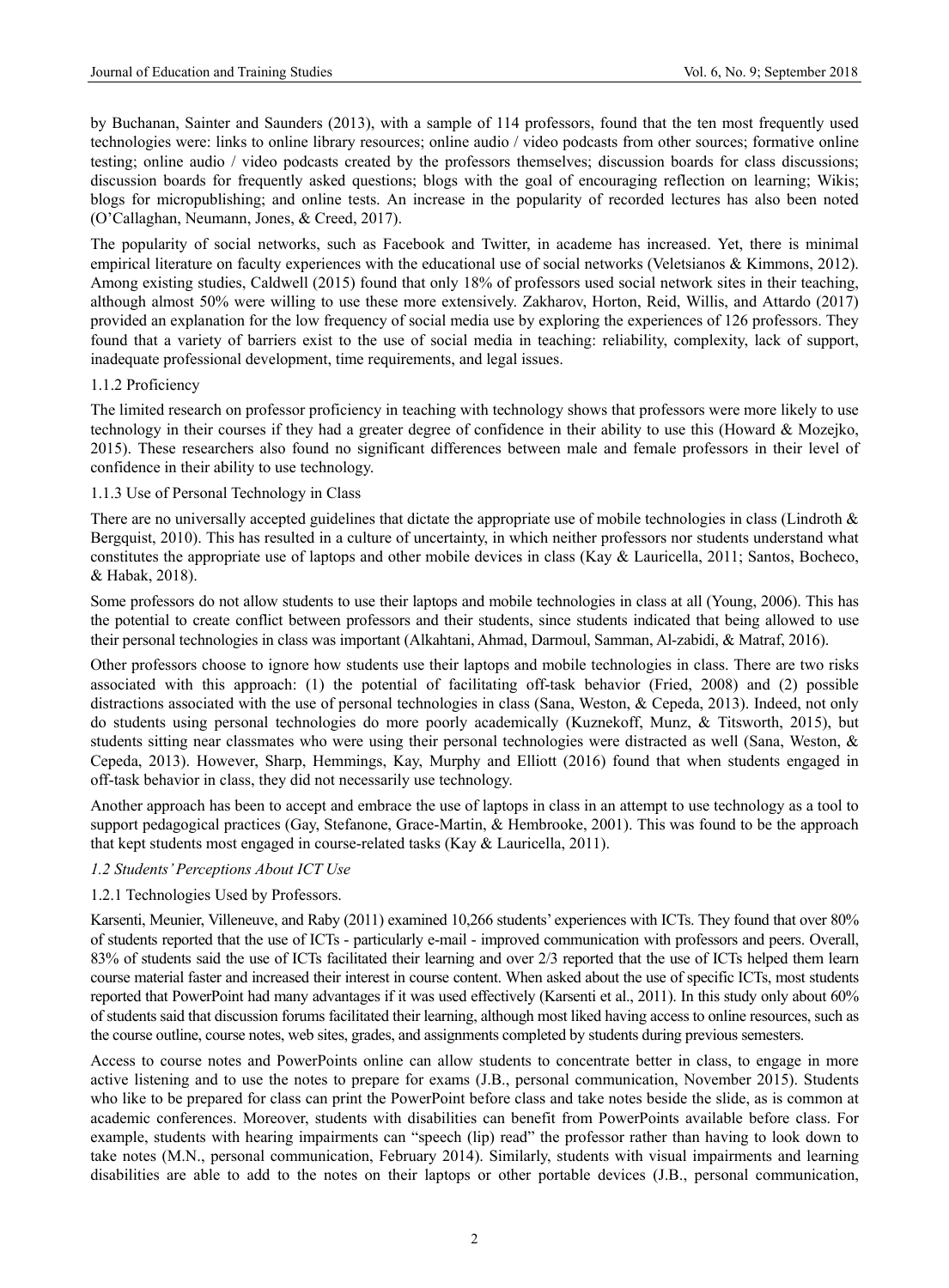November 2015). Furthermore, poor readers and students whose mother tongue is not the language of instruction can read the slides before class to identify key concepts and ideas. In addition, students typically indicate that online course notes and PowerPoints help them study if they missed a class or if they have taken poor quality notes (Hill, Arford, Lubitow, & Smollin, 2012).

### 1.2.2 Use of Personal Technology in Class

A recent Harris Poll showed that, "Laptops are still the most commonly used mobile device for school work" and that, "more students use smartphones regularly for school work than use tablets" (Harris Poll, 2015). Baker, Lusk, and Neuhauser (2012) reported on how students used their personal technology in class: students sent text messages, with almost 25% reporting that they sent one text message every class, and another 15% saying that they sent 5-10 text messages in class every week. However, approximately 33% of students said they rarely or never sent text messages in class. The authors pointed out that students are more likely to check their text messages than to actually send them. Surprisingly, 80% of the students in their sample said that they rarely or never used laptops in class.

#### *1.3 Student vs. Professor Perceptions on ICT Use in Teaching*

We were able to find only a handful of studies which directly compared ICT related views of college students and professors. Among these, only the investigation by Venkatesh et al. (2016) asked the same questions of both 14,928 students and 2,626 professors about a broad-based variety of technologies (e.g., email, course management systems, blogs). Their investigation showed that, overall, students are more satisfied with courses where lecture-related ICTs are used (e.g., PowerPoint, videos), whereas professors felt that effective teaching was related to social constructivist uses of ICTs (e.g., blogs, wikis). Other studies examined mainly the use of specific technologies, such as smartphones, laptops, and MP3 players (Baker et al., 2012) and social networking applications (Caldwell, 2015).

Baker et al.'s (2012) study of 882 students and 96 professors found that the two groups do not agree either on the appropriate use of technology in class or on policies dictating the use of technology in class. For example, 93% of professors reported that they have the right to tell students that they 'must' turn off their cell phones in class; only 66% of students agreed that professors had the right to do so. There were also discrepancies between students' and professors' perspectives on the usefulness of laptops in the classroom. Eighty percent of students - but only 62% of professors agreed with the statement that laptops are useful and that they should be allowed in the classroom. Students were also less likely to find web browsing of non-course related content disruptive than professors and they were less likely to disapprove of answering e-mails during class and more likely to believe that professors should allow for quiet, non-disruptive use of laptops in class. Similar discrepancies were reported by Santos, Bocheco, and Habak, 2018).

Baker et al. (2012) reported that 50% of professors felt that there should be college-wide policies about the use of smartphones in class and, indeed, some universities have policies about the use of personal technologies in class. Alternately, a variety of regulations were proposed by Cheong, Shuter, and Suwinyattichaiporn, (2016). Suggestions for managing distractions include discussing the consequences of mobile technology use for non-course related activities and asking those using their personal technologies to sit in a separate area of the classroom (Sana et al., 2013).

A study of 49 students and 11 professors by Caldwell (2015) found that 46% of professors reported a willingness to use social network sites more extensively in their teaching; 65% of students said that they would be willing to do so. Students and professors both reported that social network sites could facilitate group discussions, but their perspectives differed on use of social network sites for individual communications. Professors did not see the use of social network sites as a substitute for in person meetings or phone conversations with students; rather they saw these as a tool to deliver course information, such as announcements and reminders. Privacy and confidentiality concerns related to the use of social network sites for pedagogical purposes were noted by students and professors.

#### *1.4 The Present Study*

Our goal is to add to the literature by exploring not only Canadian junior / community college students' views about their professors' use of ICTs – and how effective they found these ICTs were for their learning – but also the views of professors deemed by these same students to be excellent users of ICTs in their teaching. This comparison is important. Faculty can benefit from identifying which of their students' needs are - and are not - being met. It could also be helpful for professors to know what ICTs professors deemed excellent in their instructional use of technology by their students actually use. We were interested in using a comparative framework because consistent views about what works well by "excellent professors" and by students may result in increased student motivation and engagement.

#### **2. Method**

### *2.1 Participants*

All participants took part in a larger investigation. This consists of a study which only examined students' experiences with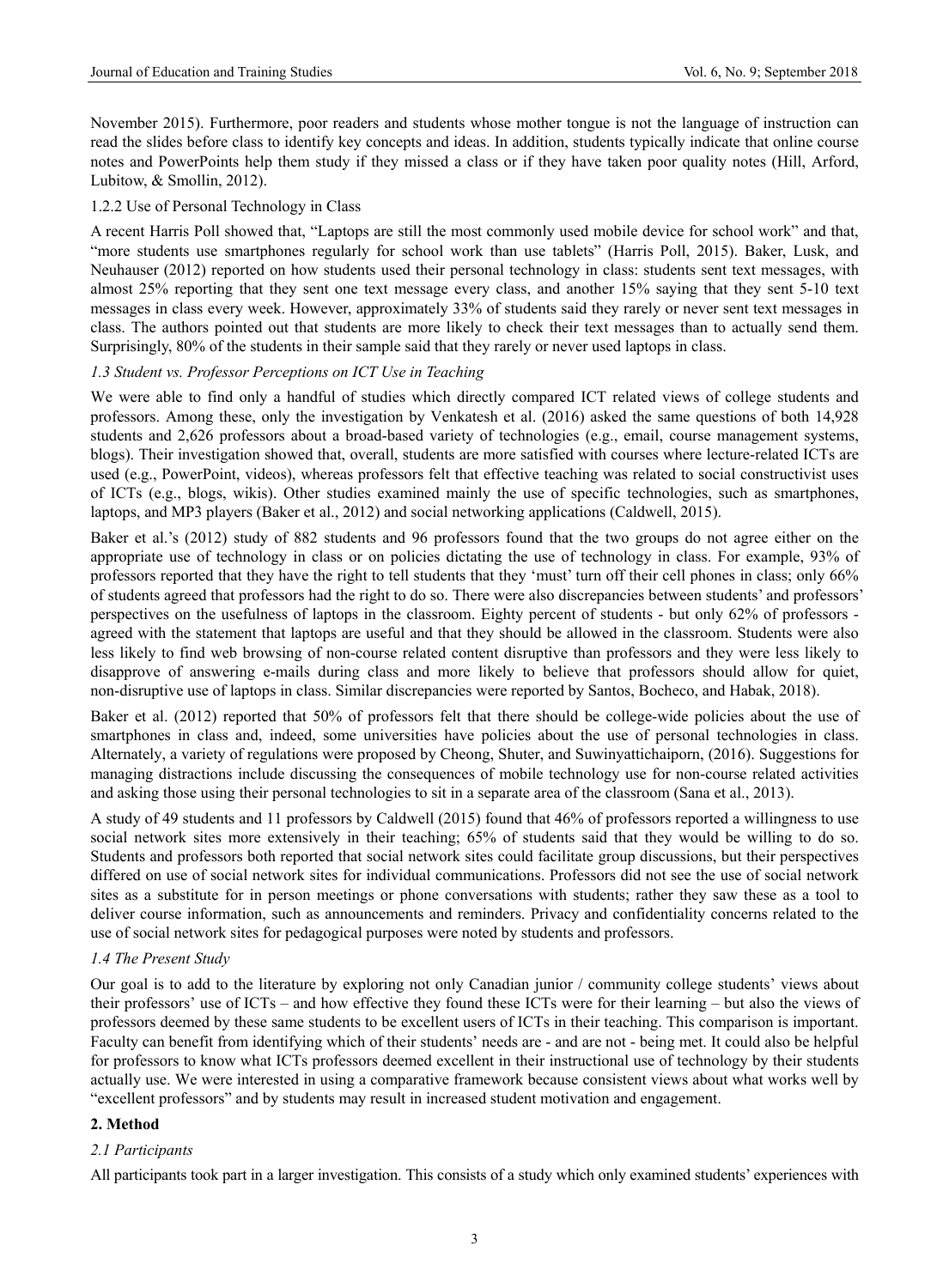the use of ICTs in post-secondary education (Fichten, et al., 2015) and a study which examined professors' perspectives (Jorgensen et al., 2018). Here we use a comparative framework to compare and contrast professor and student views.

### 2.1.1 Students

The sample consisted of 311 students (126 male, 183 female, 2 declined to say). They had completed a minimum of 1 semester of studies at one of two large public junior / community colleges in Montreal. Students were enrolled in either a 2 year academic or a 3 year career/technical program. Students were enrolled in 3 programs: (a) Arts (*n* = 55; includes disciplines such as literature, interior design, fine arts), (b) Social Science (*n* = 157; includes psychology, business administration, economics), and (c) Science  $(n = 96)$ ; includes nursing, chemistry, mathematics). Three students did not indicate their program. Mean age was 20.50 (range = 18-44). There were no significant differences between males and females on either age or field of study.

# 2.1.2 Professors

Of the 131 professors contacted, 114 (46 females, 68 males) from the same two junior / community colleges as the students participated. They were nominated by an average of 4 students for their use of instructional technology in a way that worked well for them. Professors taught in 3 different programs: 39 professors taught in Social Science, 43 in Science, and 32 in Arts programs. Approximately half of each group ( $n = 62$ ) taught in an academic and half ( $n = 52$ ) in a career/technical program, with the exception of Arts, since one of the junior / community colleges did not have any Arts career/technical programs. The average number of their years teaching at a college was 9.33 years (*median* = 6.89, *range* < 1 to 38).

### *2.2 Measures*

# 2.2.1 Checklist of ICTs Used in Teaching

An extensive checklist of technologies was completed by both students and professors (available in Table 1). This listing was based on the literature and was developed in meetings with team members and partner representatives. Professors checked those technologies that they used in their teaching. Students responded (Yes/No) to the question "Check the technologies that instructors at your college use that usually worked well for you."

# 2.2.2 Perceived Proficiency in the Use of Technology

Both students and professors completed two 6-point Likert-scaled items  $(1 = \text{strongly disagree}, 6 = \text{strongly agree})$ :

- I am very knowledgeable in the use of computer technologies
- I am very comfortable using computer technologies.

# **Students - Use of personal technology in class**

Students completed two 6-point Likert-scaled items:

- In general, my professors allow me to use (my personal) technologies in class.
- I like courses which allow me to use (my personal) technologies in class (e.g., laptop, tablet).

# **Professors - Use of personal technology in class**

Professors completed one 6-point Likert-scaled item:

• I allow my students to use (their personal) computer technology in class.

## *2.3 Procedure*

The research protocol was approved by the Research Ethics Board of one of the two colleges. First, we administered a brief demographic questionnaire to 1384 students enrolled in 56 compulsory courses in two large public junior / community colleges in Montreal. These were administered to obtain contact information for students over age 18 who had completed at least one semester of college studies and who were willing to participate in future studies. Between October and December of 2014, students who indicated that we may contact them were directed to a web page which included a description of the study and a consent form; this mentioned the \$20 honorarium offered. The "continue" button brought students to the online survey. Of the 437 students whom we contacted by email, 311 (71%) completed the 20 minute online questionnaire about their college experiences with instructional uses of ICTs (see Fichten et al., 2015).

The 311 students were also asked to nominate up to three professors whom they believed used ICTs well in their teaching. Based on students' responses, we attempted to select professors with the most nominations at each of the two participating colleges. We also tried to select at least 10 professors from Social Science, from Science, and from Arts in both academic and career/technical programs in both colleges. Therefore, there were a minimum of 20 professors from each program of study, except for Science (*n* = 19 because relatively few professors were nominated) and Arts, because one college did not have a career/technical Arts program. We had interviewed 5 additional nominated professors while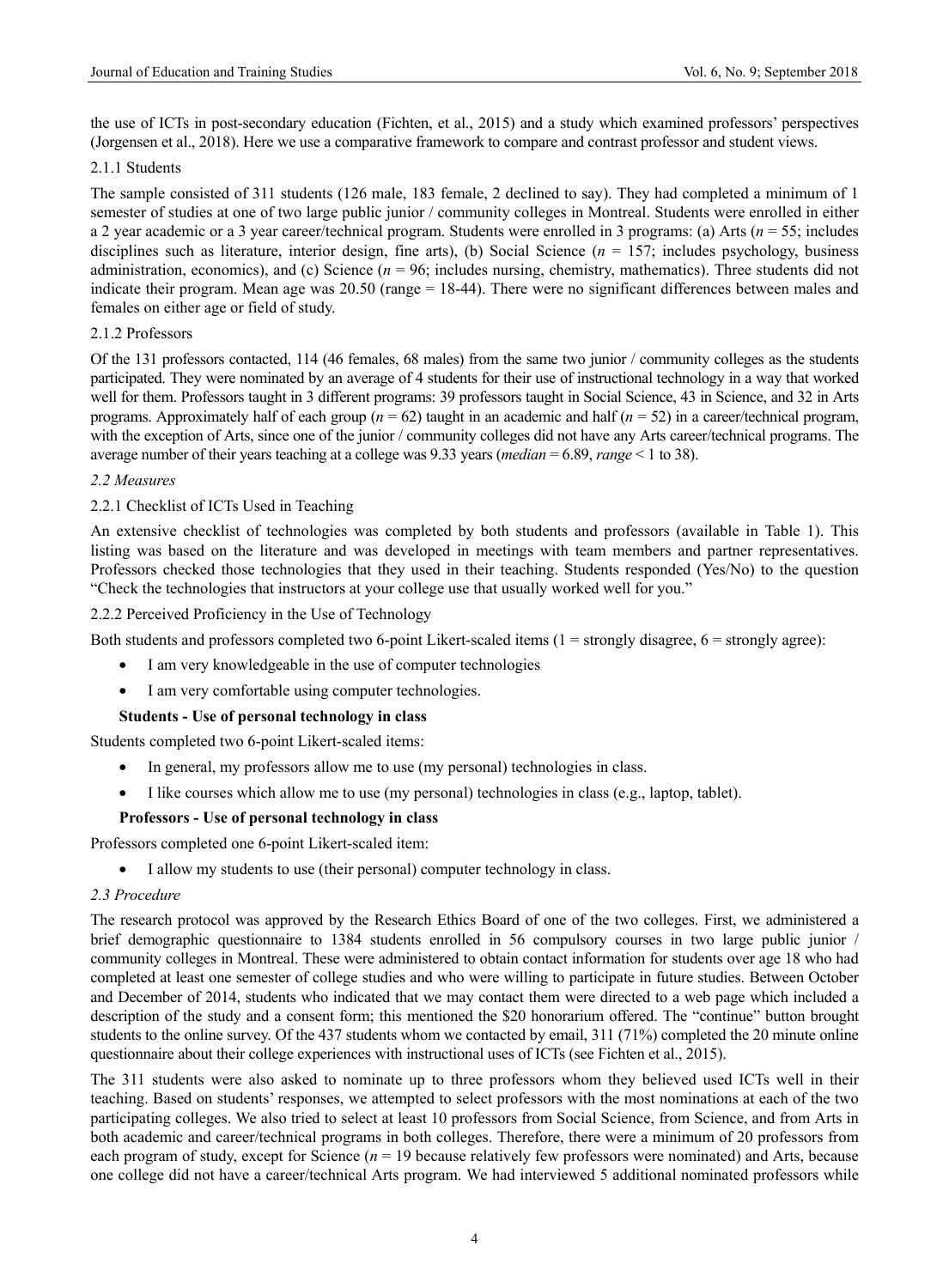waiting for professors to respond – we decided to include their data.

In 2015, we used e-mail to contact professors within each category, from the most to least frequently nominated to set up an interview. When we did not receive a response to our email, we telephoned. We attempted to contact each professor a maximum of three times or until the professor specifically told us that they were not interested in participating. Once an appointment time was set we met with the professor, who signed the consent form. Professors were interviewed (see Jorgensen, et al., 2018), and they then completed the Checklist of ICTs Used in Teaching, followed by the use of personal technology in class item and the perceived expertise and comfort in the use of technology questions.

### **3. Results**

### *3.1 Professors' Use of Technology Versus Students' Perceived Effectiveness*

Table 1 presents the results from the Checklist of ICTs Used in Teaching. It is organized into six sections. Within each we indicate the number (and percent) of professors who said they used the technology and the number (and percent) of students who said that this technology worked well for them. We used Chi-square tests to examine differences between the proportion of professors who indicated using the technology and the proportion of student responses indicating that technology worked well for them. Given the large number of tests, we applied a Bonferroni correction to the alpha level; this shows that only items where  $p = 0.001$  or better are significant. Any item where the Chi-square was significant was considered to be different. Also, we generally used  $\approx 67\%$  as "working well."

| Table 1. Professors' Use of Technology vs. Students' Report That Technology Worked Well For Them |  |  |
|--------------------------------------------------------------------------------------------------|--|--|
|                                                                                                  |  |  |

|                                    | Students said ICTs |                            | Professors said  |                            | Significance | Difference |
|------------------------------------|--------------------|----------------------------|------------------|----------------------------|--------------|------------|
| Checklist of ICTs Used in Teaching |                    | worked well <sup>a</sup>   |                  | they use ICTs <sup>b</sup> | of $X^2$     | $a-b$      |
|                                    | $\boldsymbol{n}$   | $\frac{0}{6}$ <sup>a</sup> | $\boldsymbol{n}$ | $\frac{0}{6}$              | $p =$        |            |
| Online course materials            |                    |                            |                  |                            |              |            |
| Tests / quizzes                    | 156                | 86%                        | 44               | 39%                        | 0.001        | 47%        |
| Attendance record                  | 169                | 88%                        | 65               | 57%                        | 0.001        | 31%        |
| Calendar                           | 188                | 87%                        | 79               | 69%                        | 0.001        | 18%        |
| Digital textbooks                  | 52                 | 63%                        | 54               | 47%                        | N.S.         | 16%        |
| Course notes/PowerPoints           | 262                | 97%                        | 94               | 82%                        | 0.001        | 15%        |
| Tutorials / practice exercises     | 176                | 83%                        | 89               | 78%                        | N.S.         | $5\%$      |
| Grades                             | 294                | 99%                        | 109              | 96%                        | N.S.         | 3%         |
| Assignments                        | 286                | 96%                        | 107              | 94%                        | N.S.         | 2%         |
| Web links                          | 216                | 86%                        | 103              | 90%                        | N.S.         | $-4%$      |
| Course outline                     | 277                | 94%                        | 114              | 100%                       | N.S.         | $-6%$      |
| <b>Online Tools</b>                |                    |                            |                  |                            |              |            |
| Portfolios                         | 48                 | 86%                        | 20               | 18%                        | 0.001        | 68%        |
| Podcasts                           | 20                 | 71%                        | 16               | 14%                        | 0.001        | 57%        |
| Wiki sites                         | 54                 | 74%                        | 25               | 22%                        | 0.001        | 52%        |
| <b>Blogs</b>                       | 57                 | 61%                        | 22               | 19%                        | 0.001        | 42%        |
| Collaborative work online          | 49                 | 62%                        | 29               | 25%                        | 0.001        | 37%        |
| Online assignment submission       | 225                | 93%                        | 97               | 85%                        | N.S.         | 8%         |
| Videos                             | 174                | 84%                        | 91               | 80%                        | N.S.         | 4%         |
| Style guides                       | 35                 | 18%                        | 42               | 37%                        | 0.001        | $-19%$     |
| Hardware used                      |                    |                            |                  |                            |              |            |
| Clickers                           | 57                 | 73%                        | 19               | 17%                        | 0.001        | 56%        |
| <b>Smart Board</b>                 | 73                 | 58%                        | 28               | 25%                        | 0.001        | 33%        |
| Computer lab                       | 251                | 90%                        | 104              | 91%                        | N.S.         | $-1\%$     |
| Multimedia projector               | 280                | 96%                        | 112              | 98%                        | N.S.         | $-2\%$     |
| Computer to teach                  | 255                | 90%                        | 108              | 95%                        | N.S.         | $-5%$      |
| Communication tools                |                    |                            |                  |                            |              |            |
| Virtual office hours               | 79                 | 85%                        | 34               | 30%                        | 0.001        | 55%        |
| Chatroom                           | 39                 | 59%                        | 12               | 11%                        | 0.001        | 48%        |
| Discussion forum                   | 58                 | 52%                        | 32               | 28%                        | 0.001        | 24%        |
| Instant messaging                  | 5                  | 18%                        | 26               | 23%                        | N.S.         | $-5%$      |
| Email                              | 225                | 86%                        | 113              | 99%                        | 0.001        | $-13%$     |
| Social networking                  |                    |                            |                  |                            |              |            |
| LinkedIn                           | 7                  | 64%                        | 16               | 14%                        | 0.001        | 50%        |
| Twitter                            | 9                  | 53%                        | 11               | 10%                        | 0.001        | 43%        |
| Facebook                           | 25                 | 56%                        | 26               | 23%                        | 0.001        | 33%        |
| Other technologies used in class   |                    |                            |                  |                            |              |            |
| Mind mapping                       | 37                 | 71%                        | 12               | 11%                        | 0.001        | 60%        |
| Simulations / virtual experiments  | 83                 | 88%                        | 42               | 37%                        | 0.001        | 51%        |
| Presentation software              | 293                | 98%                        | 104              | 91%                        | N.S.         | 7%         |

*Note*. NS indicates "not significant."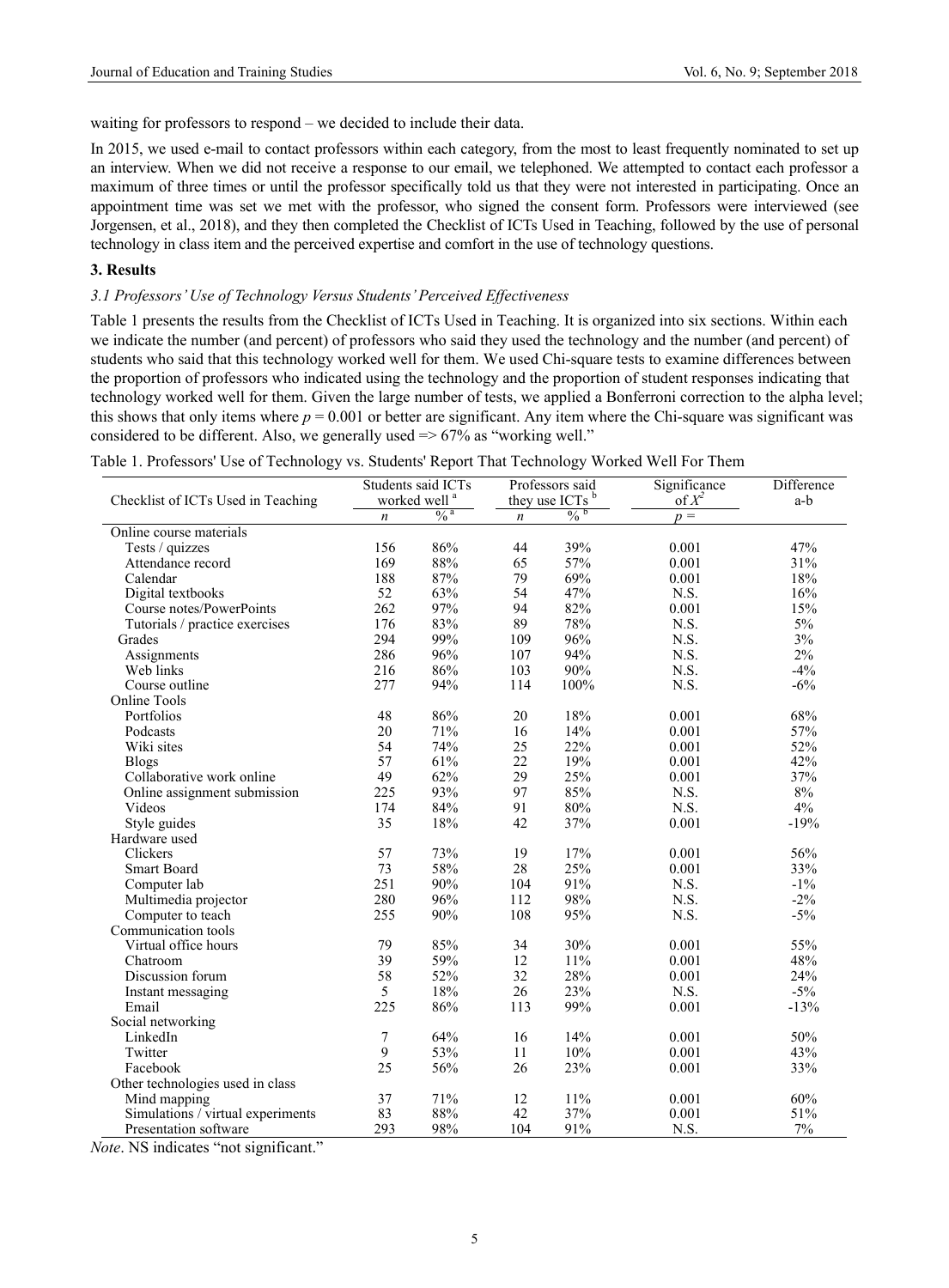# 3.1.1 Course Materials Available Online

Table 1 shows that among online course materials which over 80% of students said worked well for them, substantially fewer professors indicated using the following: online tests/quizzes, attendance records, and calendars. Students generally felt that online tutorials / practice exercises, assignments, grades, and web links worked well for them and over 75% of professors provided these. On the other hand, less than 2/3 of students felt that digital textbooks worked well for them, and somewhat fewer than 50% of professors indicated that they used these. Although almost all students indicated that online course notes or PowerPoints worked well for them, only 82% of professors posted these online.

# 3.1.2 Online Tools

Table 1 also shows that most professors used the online tools that over 80% of students said worked well for them, with the exception of portfolios, where significantly and substantially fewer professors indicated using these. Fewer than 75% of students indicated that the following worked well for them: wikis, podcasts, blogs, collaborative work online, and style guides; fewer than 40% of professors used these.

# 3.1.3 Hardware Used

Over 90% of students indicated that use of a computer lab, a multimedia projector, and a computer used to teach worked well for them and over 90% of professors used these technologies in their teaching. However, while 73% of students indicated that they liked "clickers" only 17% of professors used these. Moreover, only 58% of students indicated that use of Smart Boards (interactive whiteboards) worked well for them; only 25% of professors indicated using these.

# 3.1.4 Communication Tools

Both students (86%) and professors (99%) indicated that email worked well. However, while 85% of students who had experienced virtual office hours indicated that this worked well for them, only 30% of professors indicated using this. Under 60% of students indicated that chatrooms, discussion forums, and instant messaging worked well for them and under 30% of professors used these.

# 3.1.5 Social Networking

Fewer than 2/3 of students indicated that LinkedIn, Twitter, or Facebook worked well for them when used by their instructors and fewer than  $\frac{1}{4}$  of professors used these.

# 3.1.6 Other Technologies Used to Teach in Class

Almost 100% of students indicated that presentation software, such as PowerPoint, worked well for them and over 90% of professors used this. Although close to 90% students indicated that simulations / virtual experiments worked well for them, fewer than 40% of professors used this. In addition, slightly under 75% of students indicated that mind mapping software worked well for them, but only 11% of professors used this.

### *3.2 Students' and Professors' Perceived Expertise and Comfort in the Use of Technology*

Two-way analysis of variance (ANOVA) comparisons were used to examine gender and students' and professors' perceived proficiency and level of comfort with the use of technology.

### 3.2.1 Proficiency

Means and standard deviations in Table 2 and ANOVA test results show that students' perceived knowledge ratings were significantly higher (i.e., more proficient in the use of technology) than those of professors,  $F(1,418) = 4.64$ ,  $p =$ 0.032. Males, in general (including professors and students), reported being more knowledgeable than did females,  $F(1,418) = 7.02$ ,  $p = 0.008$ . The interaction was not significant.

|  | Table 2. Students' and Professors' Perceived Proficiency and Comfort in Using Technology |  |
|--|------------------------------------------------------------------------------------------|--|

|                                  | Female |      | Male |     |      |      |
|----------------------------------|--------|------|------|-----|------|------|
|                                  | n      | Mean | SD   | n   | Mean | SD   |
| Proficiency in use of technology |        |      |      |     |      |      |
| Student                          | 183    | 4.73 | 1.13 | 126 | 5.02 | 0.93 |
| Professor                        | 45     | 4.42 | 1.18 | 68  | 4.79 | 1.33 |
| Comfortable in use of technology |        |      |      |     |      |      |
| Student                          | 183    | 5.00 | 1.17 | 125 | 5.23 | 1.03 |
| Professor                        | 46     | 4.80 | 1.13 | 68  | 5.04 | 1.18 |

### 3.2.2 Comfort

Table 2 and ANOVA test results show no significant difference between students and professors in their perceptions of how comfortable they were using technology. The effect of gender approached significance,  $F(1,418) = 3.50$ ,  $p = 0.062$ , suggesting that males felt somewhat more comfortable with technology than did females. The interaction was not significant.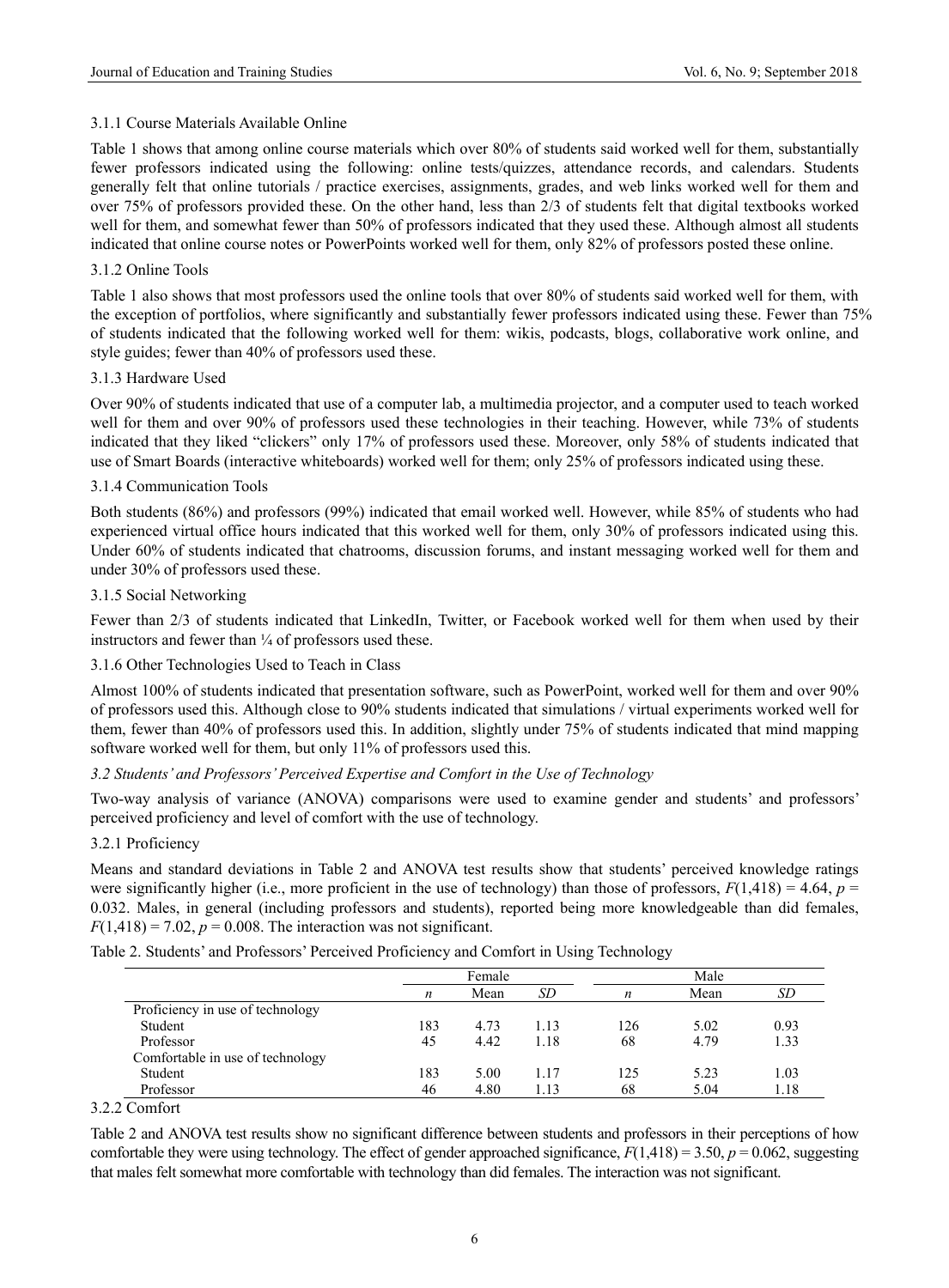### 3.3 Use of Personal Technologies in Class

Among the 57 professors who spontaneously indicated whether they allowed their students to use personal technologies in class,  $8(14%)$  indicated that they do not allow students to do this,  $17(30%)$  specified that they allowed this but with limitations, and 32 (56%) indicated that they allowed this with no limitations.

Figure 1 shows the relationship between students' views about using their personal technologies in class and professors' responses about whether they allowed their students to do this. Statistical analyses show the following. Students were significantly more likely to appreciate courses where professors allowed them to use their personal technology in class than they indicated that their professors, in general, allowed them to do so, (paired-samples *t*-test)  $t(285) = 13.98$ ,  $p =$ 0.001. The extent to which professors in this sample allowed their students to use personal technology in class was significantly greater than students' belief that, in general, their professors allowed them to do this, (independent samples *t*-test)  $t(416) = 7.56$ ,  $p = 0.001$ . In addition, the t-test approached significance when we compared students' liking of courses where professors allowed them to use their personal technology in class with the agreement of professors in the present sample with the statement that they let students use their personal technology in class, (independent samples *t*-test)  $t(405) = 1.93$ ,  $p = 0.055$ .



Figure 1. Students' and professors' views about allowing the use of personal technology in class

### **4. Discussion**

### 4.1 Use of Students' Personal Technology in Class

Students were more likely to appreciate courses where they were allowed to use their personal technology in class than they felt that their professors, in general, allowed them to do this. The professors in our sample were more likely to allow their students to use personal technology in class than students felt that their professors, in general, did.

#### *Student: It would be great if all professors could allow us to use laptops to take notes in class.*

Consistent with the literature (Alkahtani et al., 2016; Baker et al., 2012), students liked it when their professors allowed them to use their personal technologies in class, even though research clearly shows that using mobile technologies in class often results in poorer learning and grades (Wood et al., 2011). The reticence of professors to accept the use of personal technology in class found by Baker et al. was not replicated in our study. Professors in our sample generally allowed their students to use their personal technologies in class, with the majority allowing this without any limitations.

Our findings are different from previous research. This may be due to a variety of reasons, including the growing ubiquity of such devices, the fact that our professors were nominated by their students, and that our professors were likely to be relatively young and to be users of such personal technologies themselves.

Future research should ask more specific questions about what policies professors implement regarding the use of personal technology in class. This includes asking whether professors discuss the advantages and disadvantages of the use of personal technology in class, and whether there is a dialogue between the students and the professor about what constitutes app propriate use.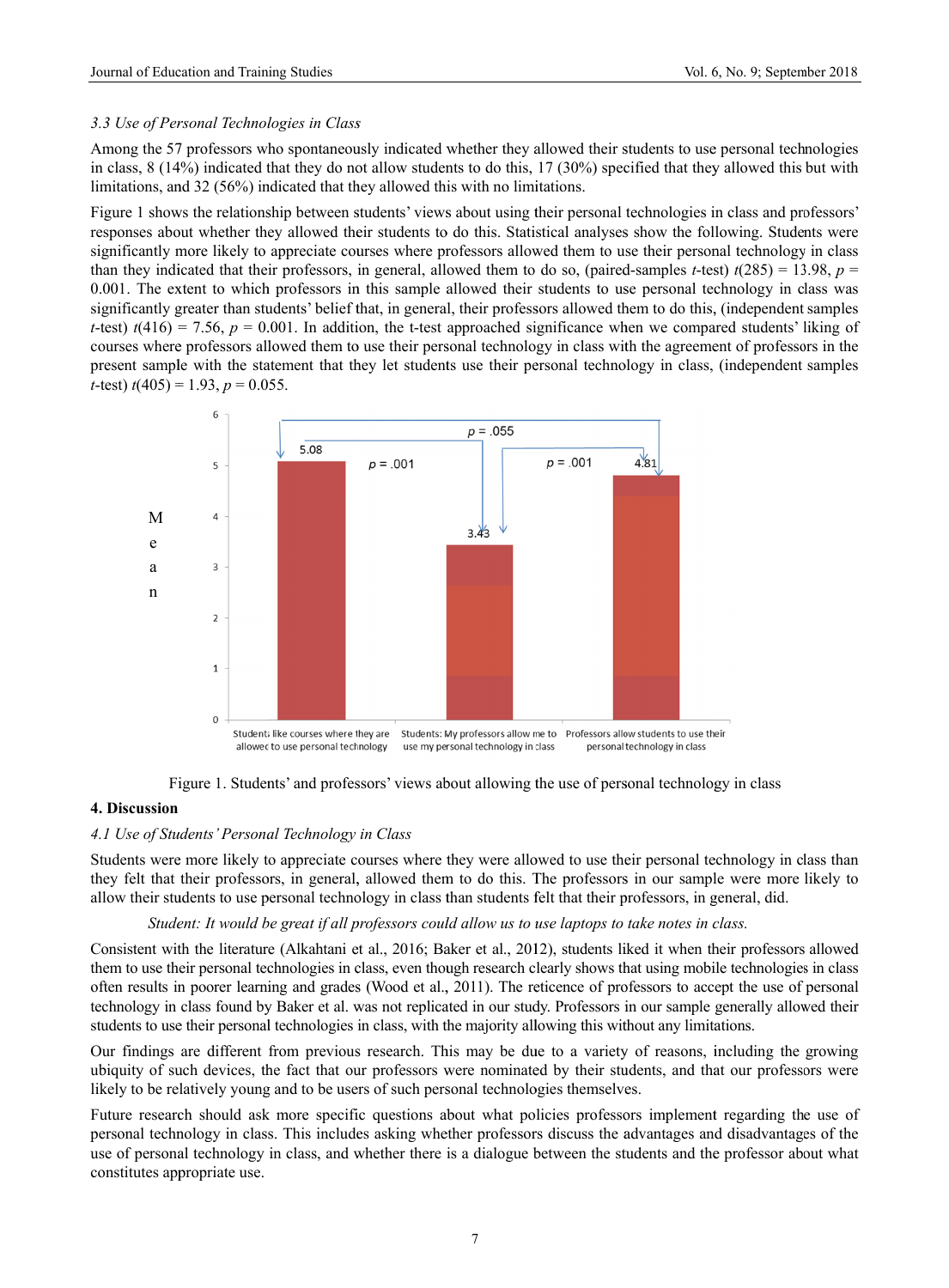### *4.2 Technologies that Worked Well for Students and Were Frequently Used by Professors*

Technologies that worked well for students and were used by most professors in our sample include: online course notes or PowerPoints, tutorials / practice exercises, grades, assignments, web links, course outlines, videos, and style guides; the use of computer labs, multimedia projectors, and computer to teach; the use of email to communicate; and the use of presentation software in class.

 *Student: Posting new assignments online. It was readily available the moment it was posted, so I was able to read the specifications as soon as possible.* 

*Student: I really like when assignment instructions are available online - I never have to worry about losing them!* 

*Professor: Do not put too much text on PowerPoint slides, do not read what is on the slides, make the slides more visual.* 

*Professor: … If teachers do choose to post notes it needs to be done in such a way that it is interactive so that the students have to engage in taking notes, e.g. fill in the blanks* 

Online videos have been shown by others, too, to be among the most frequently used technologies used by professors (Buchanan et al., 2013) and email has been found to be very useful by students (Karsenti et al., 2011). It is important to note that, consistent with Karsenti et al., virtually all students in our sample indicated that posted course notes and/or PowerPoints online worked well for them. Moreover, over 80% of nominated professors posted these, despite the frequently voiced concern that if notes and PowerPoints are posted online, students will not attend class. However, a previous study by Fichten et al. (2013) found that students self-reported that they were equally likely to attend class when course notes were and when these were not posted online. Since self-report is not actual behavior, more research is needed on how online PowerPoints and course notes influence learning and class participation.

*4.3 Technologies that Worked Poorly for Students and Were Infrequently Used by Professors* 

Technologies that students felt did not facilitate learning and that professors did not use frequently include: digital textbooks, blogs, collaborative work online, chat rooms, discussion forums and social network sites.

*Student: One of my professors asked us to make a (WordPress) blog and put the work we did in the course on the blog. That was extra work for not enough benefit. The only advantage is being able to see other students' blogs. I would've preferred to simply hand in my work normally. If a certain work should be visible to other students there are easy ways to do that without making everyone do a blog.* 

Fewer than 2/3 of students indicated that digital textbooks worked well for them and under ½ of professors indicated using these. There are many advantages to digital textbooks. For example, they are often cheaper than paper textbooks, they can be searched digitally and some can be listened to or sections can be copied. However, there are also numerous problems: some digital textbooks do not allow copying or printing and not all allow students to highlight (Fichten, Asuncion, & Scapin, 2014). The availability of digital textbooks are on the rise (VitalSource, 2017) and more research needs to be carried out on what makes them user-friendly and cost-effective.

Our findings on the use of social network sites are similar to those of Caldwell et al. (2015), who found that only 18% of professors and 25% of students used Facebook or other social network sites for educational purposes. Students in our study did not feel that LinkedIn, Twitter or Facebook worked well for them and professors did not use these. To quote a student, "stay out of my private life." The importance of this finding should not be overlooked, for although few professors and students currently use social network sites almost half of the professors in Caldwell's (2015) study indicated a willingness to explore their use more extensively. The key questions that emerge are: how to overcome the confidentiality and privacy concerns related to social network sites, which preoccupy both students and professors, and how to most effectively use social network sites to facilitate online discussions (Caldwell et al., 2015). Future research should examine whether course specific social network sites, such as a Facebook page dedicated to a specific class, would help avoid some of the privacy concerns.

Yet, many of our findings on technologies that worked poorly for both students were infrequently used by professors (e.g., blogs, collaborative work online, chat rooms, discussion forums) are not consistent with findings in the literature. For example, Buchanan et al. (2013) found that the top ten technologies used by professors were primarily Web 2.0 tools or online collaboration tools. Similarly, Venkatesh et al. (2016) reported that professors – but not students – felt that constructivist ICTs, such as blogs and wikis, were associated with effective instructional techniques.

*Student: Group work using technologies is not a good way to have students participate. Some students don't want to work on projects at all.* 

*Student: Submitting things to the discussion forum was nerve racking because other students could see your*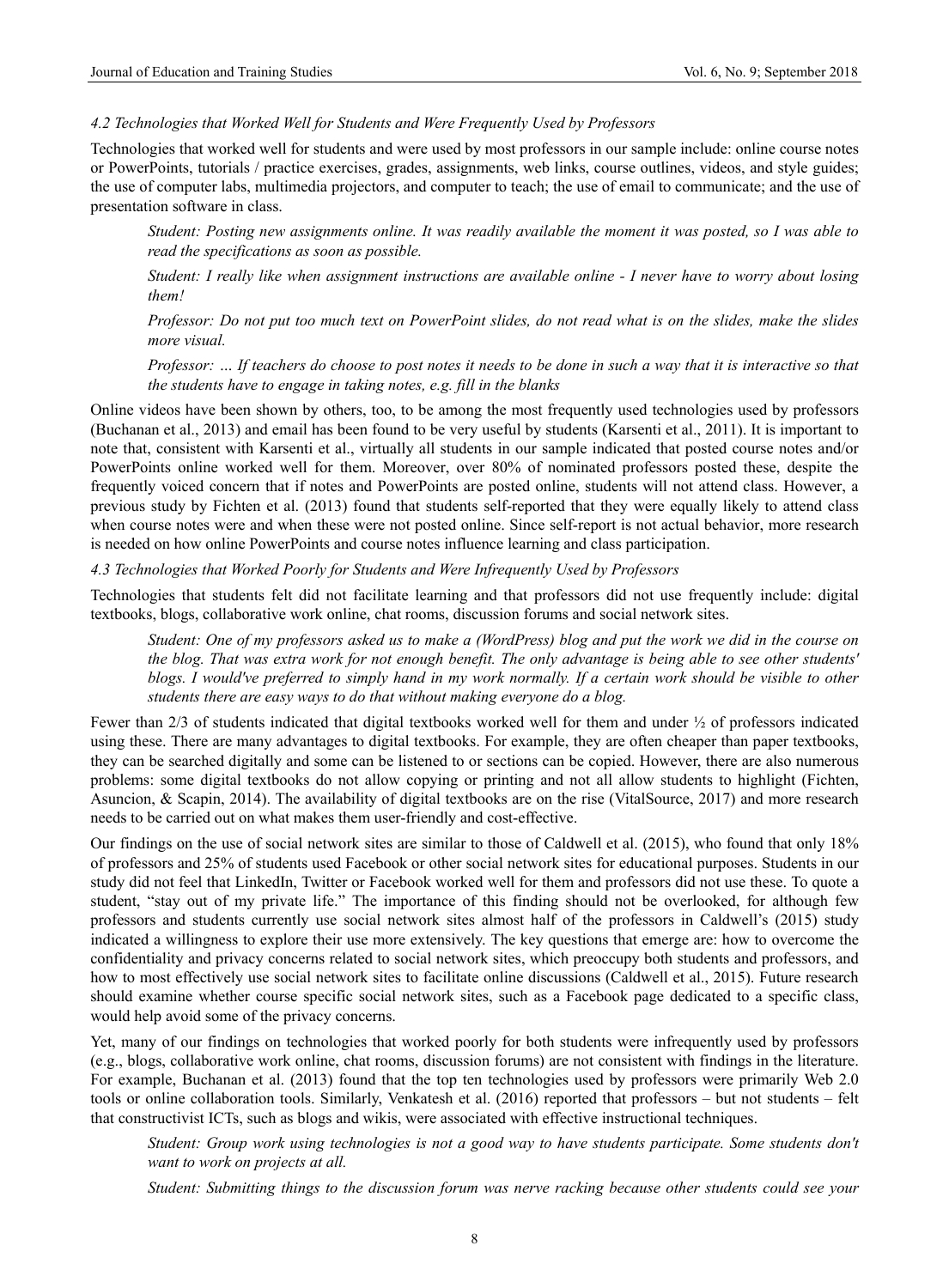### *poetry assignments and other emotional writing that would have been better to be kept personal.*

Although it is possible that differences in professor responses are due to different listings of technologies in our study and those of Venkatesh et al. (2016), it is also possible that the nominated professors in our study used ICTs in their teaching that the students liked, rather than those currently seen by education specialists as effective constructivist teaching tools.

### *4.4 Technologies that Worked Well for Students that Professors Did Not Use*

There were some technologies that students said worked well for them that professors did not use frequently in their teaching, with the largest discrepancies involving the use of portfolios, podcasts, wiki sites, clickers (classroom response systems), virtual office hours, simulations / virtual experiments, and online test/ quizzes.

*Student: Online exams are less stressful I find. When people walk out of the exam much earlier than I do, I question myself for not knowing the material as well as them, even if I do. It is just stressful for me to take an exam in a room full of people in general.* 

For example, more than 80% of students said that attendance records posted online worked well for them, but few professors did this. Most college courses do not provide grades for attendance. Nevertheless, some professors require that students attend a certain minimum number of classes (e.g., physical education, languages). Here students like to have an indication of how many classes they missed.

Over 85% of students reported that they liked virtual office hours. Yet, only 30% of professor reported using this. Because virtual office hours are likely to benefit both students and professors, it would be interesting to find out why professors do not use this.

While close to 90% of students felt that online tests and quizzes worked well for them, fewer than 40% of professors indicated using these. This is inconsistent with the fact that summative exams were one of the ten most frequently used technologies in the study by Buchanan et al. (2013). It is possible that the two groups in our study interpreted the question differently. Students may have found that practice tests and quizzes were helpful, while professors may have been thinking of exams administered online - where a key concern is cheating. While technologies such as LanSchool (undated) allow professors to control and/or monitor students' computers, this is easy to circumvent. Another problem with online testing revolves around "extended time" for students with certain disabilities. First, some course/learning management testing systems do not allow this. Second, sophisticated knowledge of the software is necessary to modify the time for specific students.

### *4.5 Conceptualizing Similarities and Differences*

Our results suggest that, consistent with Venkatesh et al. (2016), students did not like social constructivist ICTs and the professors whom students nominated as exemplary in their use of technology generally did not report using these. What both students and professors did like is a variety of online materials that they can access whenever they wished, excluding social constructivist tools such as wikis. Online ways of communicating with professors and peers using traditional means (e.g., email, uploading attachments) were also popular.

### *Student: Being able to send our assignments in so we don't have any late penalties.*

However, social constructivist communication tools (e.g., chat rooms, blogs, discussion forums, social media) were not popular. An important area of discrepancy between students and professors was related to student use of personal technologies such as laptops and smartphones in class. In addition, students would have liked professors to utilize a number of ICTs that are either difficult for professors to use (e.g., simulations, online exams and practice tests, online office hours) or that are unavailable or need training (e.g., portfolios, "clickers," interactive whiteboards).

#### *4.6 Proficiency in the Use of Technology*

Consistent with research on gender differences, showing that males are more confident than females in STEM related abilities (Kessels, Heyder, Latsch, & Hannover, 2014), our findings show that males (students and professors combined) perceived themselves as being more knowledgeable about ICTs than did females.

It is interesting that students in our sample perceived themselves as more proficient in the use of technology than did professors. It is possible that students can feel that they are expert because they use more social media and other non-academic ICTs. But this expertise may not transfer to academic ICTs, and professors may need to teach students how to use the ICTs needed for the course (Jorgensen, et al., 2018). Nevertheless students are not homogeneous in their level of ability, so it may be helpful if professors were to add Google references or YouTube videos to show students how to use required software.

*Professor: Students like to see that teachers do not necessarily always know everything about how to use*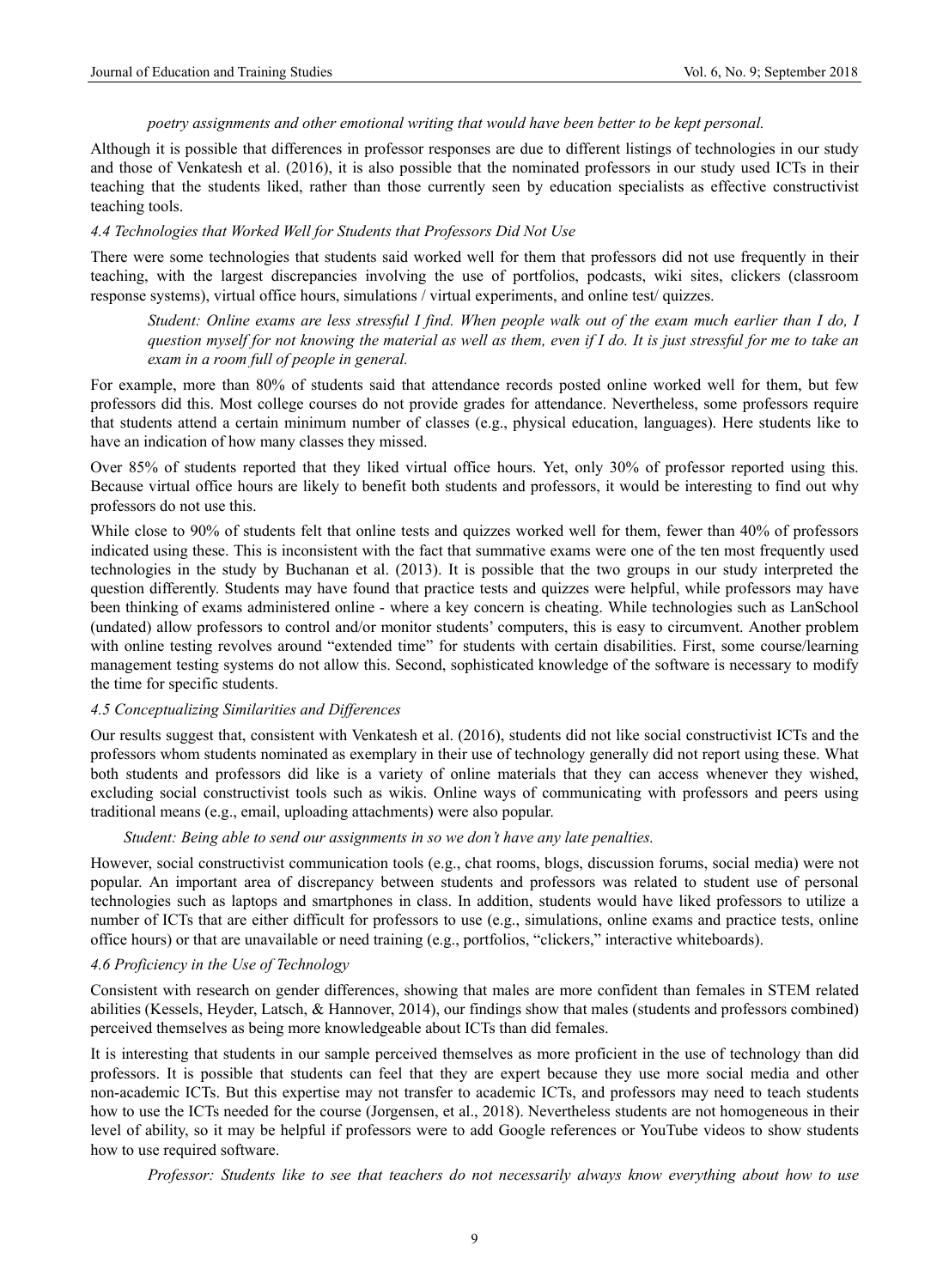*technology; students also like to know that they can help their teachers use technology in class.* 

*Professor: Teachers need to be willing to ask students how to use technology if they need help and should also*  be willing to learn from students about what technology is available that the teacher does not know about yet.

### *4.7 Limitations*

Perhaps the most important limitation is that our data are based on students' and professors' self-reports. We are not able to show that any of the practices deemed useful by either or both groups actually results in superior learning or retention. It should also be noted that relatively small samples of students and professors from two public junior / community colleges were studied. Moreover, although we specifically asked the students in our sample to name those professors who used ICTs in an exemplary way in their teaching, it is likely that they also named professors whom they considered to be excellent teachers in general (Dziuban & Moskal, 2011).

### *4.8 Recommendations*

The results highlight the conclusion that both student and professor perspectives need be considered when evaluating what ICTs work in the classroom. The next step involves understanding the reasons for discrepancies between perspectives. Moreover, it is necessary to evaluate the impact of the use of specific ICTs on actual learning processes and outcomes.

Our findings suggest that professors may want to explore using the following ICTs in their teaching: online tests/quizzes, calendars, attendance records, portfolios, online polling/responsive systems, virtual office hours, as well as the possibility of simulations or virtual experiments, in both STEM and the social sciences. The following ICTs are popular both with students and faculty, and should be employed regularly: using a computer to teach; use of short videos; permitting students to submit assignments online; presentation software such as PowerPoint; using a multimedia projector; online posting of grades, assignments, course outlines, and course notes and PowerPoints.

Digital textbooks have not yet matured sufficiently to recommend their use without a paper textbook back-up. Constructivist ICTs such as blogs, collaborative work online, chatrooms, discussion forums, and instant messaging, as well as all forms of social networking were not popular among either professors or students. The reasons for this need to be explored in greater detail, but in the present context, we do not recommend their use.

Future research should examine why students like certain ICTs in courses. Does it facilitate their learning? Does it make their learning experience more enriching? Do they feel more engaged or motivated? In addition, reasons for the discrepancies between professor and student views also need further investigation. The use of a comparative framework needs to go beyond this exploratory study. After all, the two populations share the same learning environment, whether it is in the traditional classroom, in online learning or in a blended environment.

#### **References**

- Alkahtani, M., Ahmad, A., Darmoul, S., Samman, S., Al-zabidi, A., & Matraf, K. B. (2016). Multitasking trends and impact on education: A literature review. *International Journal of Social, Behavioral, Educational, Economic, Business and Industrial Engineering, 10*(3), 987-993.
- Baker, W. M., Lusk, E. J., & Neuhauser, K. L. (2012). On the use of cell phones and other electronic devices in the classroom: Evidence from a survey of faculty and students. *Journal of Education for Business, 87*(5), 275-289. https://doi.org/10.1080/08832323.2011.622814
- Buchanan, T., Sainter, P., & Saunders, G. (2013). Factors affecting faculty use of learning technologies: Implications for models of technology adoption. *Journal of Computing in Higher Education, 25*(1), 1-11. https://doi.org/10.1007/s12528-013-9066-6
- Caldwell, J. M. (2015). *Going where students are: Comparing faculty and student uses and perceptions of social networking in education* (Doctoral dissertation). Retrieved from http://scholar.utc.edu/cgi/viewcontent.cgi?article=1293&context=theses
- Cheong, P. H., Shuter, R., & Suwinyattichaiporn, T. (2016). Managing student digital distractions and hyperconnectivity: Communication strategies and challenges for professional authority. *Communication Education, 65*(3), 272-289. https://doi.org/10.1080/03634523.2016.1159317
- Dziuban, C., & Moskal, P. (2011). A course is a course is a course: Factor invariance in student evaluation of online, blended and face-to-face learning environments. *Internet and Higher Education, 14*(4), 236-241. https://doi.org/10.1016/j.iheduc.2011.05.003
- Fichten, C. S., Asuncion, J., & Scapin, R. (2014). E-Learning and information and communication technologies in postsecondary education of students with disabilities: Where we are and where we're going. *Proceedings of the*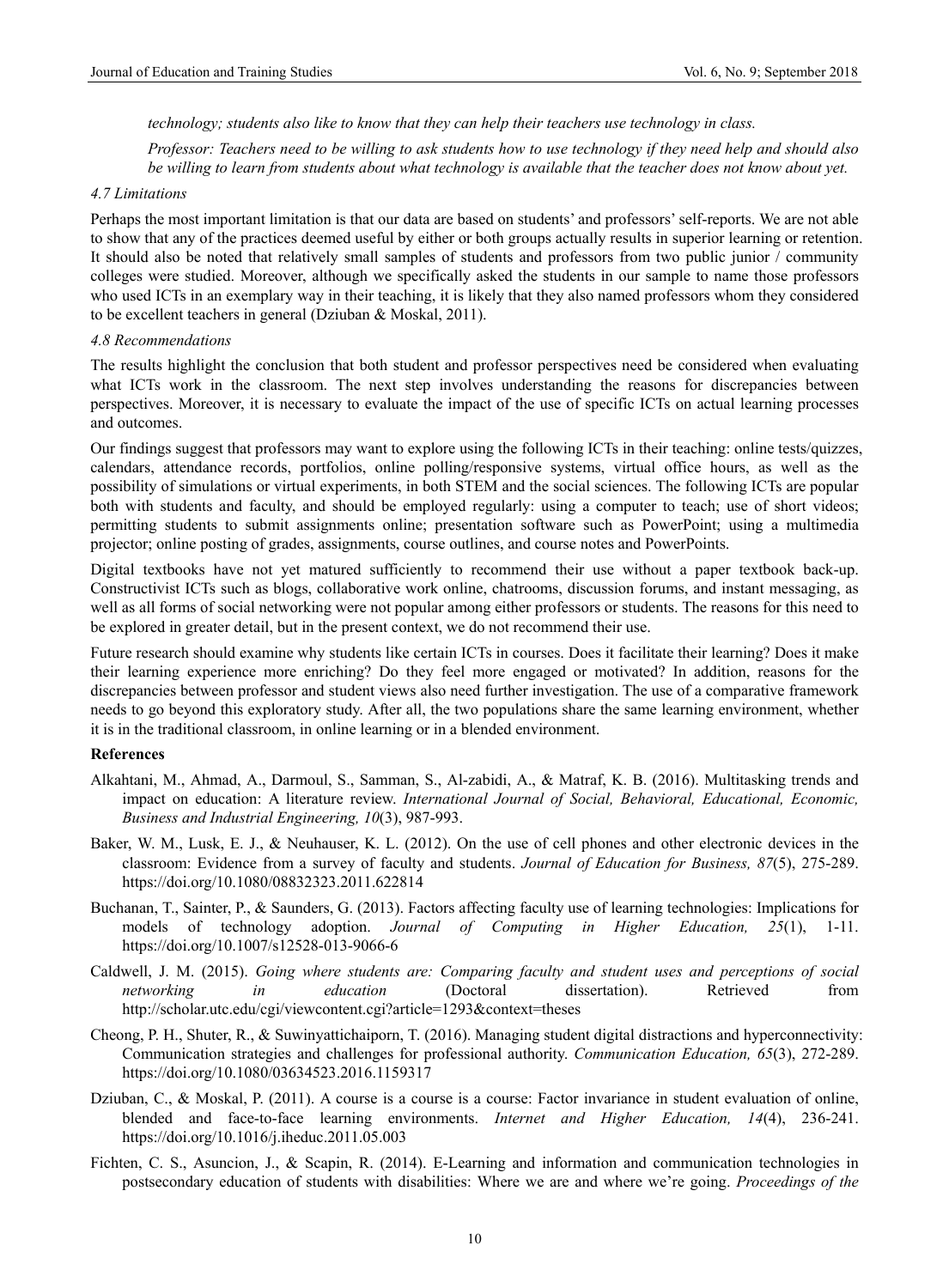*17th Annual Accessing Higher Ground: Accessible Media, Web & Technology Conference*, Westminster, Colorado. Retrieved that the contract of the contract of the contract of the contract of the contract of the contract of the contract of the contract of the contract of the contract of the contract of the contract of the contract of

http://accessinghigherground.org/wp/wp-content/uploads/2014/04/accessing-higher-groundRe5-2-5-pager.docx

- Fichten, C. S., King, L., Jorgensen, M., Nguyen, M. N., Budd, J., Havel, A., … Poldma, T. (2015). What do college students really want when it comes to their instructors' use of information and communication technologies (ICTs) in their teaching? *International Journal of Learning, Teaching and Educational Research, 14*(2), 173-191. Retrieved from http://www.ijlter.org/index.php/ijlter/article/view/522/pdf
- Fichten, C. S., Nguyen, M. N., King, L., Barile, M., Havel, A., Mimouni, Z., … Asuncion, J. (2013). Information and communication technology profiles of college students with learning disabilities and adequate and very poor readers. *Journal of Education and Learning, 2*(1), 176-188. https://doi.org/10.5539/jel.v2n1p176
- Fried, C. B. (2008). In-class laptop use and its effects on student learning*. Computers & Education, 50*(3), 906-914. doi:10.1016/j.compedu.2006.09.00
- Gay, G., Stefanone, M., Grace-Martin, M., & Hembrooke, H. (2001). The effects of wireless computing in collaborative learning environments. *International Journal of Human-Computer Interaction, 13*(2), 257-276. https://doi.org/10.1207/S15327590IJHC1302\_10
- Harris, P. (2015, June). *Pearson student mobile device survey 2015: National report: College students.* Retrieved from http://www.pearsoned.com/wp-content/uploads/2015-Pearson-Student-Mobile-Device-Survey-College.pdf
- Hill, A., Arford, T., Lubitow, A., & Smollin, L. (2012). "I'm ambivalent about it": The dilemmas of PowerPoint. *Teaching Sociology, 40*(3), 242-256.
- Howard, S. K., & Mozejko, A. (2015). Teachers: technology, change and resistance. In M. Henderson & G. Romeo (Eds.), *Teaching and digital technologies: Big issues and critical questions* (pp. 307-317). Port Melbourne, Australia: Cambridge University Press.
- Hue, L. T., & Jalil, H. A., (2013). Attitudes towards ICT integration into curriculum and usage among university lecturers in Vietnam. *International Journal of Instruction, 6*(2), 53-66. Retrieved from https://www.researchgate.net/publication/288407376 Attitudes towards ICT Integration into Curriculum and Usage among University Lecturers in Vietnam
- Jorgensen, M., Havel, A., Fichten, C., King, L., Marcil, E., Lussier, A., Budd, J., & Vitouchanskaia, C. (2018). "Simply the best": Professors nominated by students for their exemplary technology practices in teaching. *Education and Information Technologies, 23*(1), 193-210. https://doi.org/10.1007/s10639-017-9594-1
- Karsenti, T., Meunier, H., Villeneuve, S., & Raby, C. (2011). Usage des TIC en pédagogie universitaire : point de vue des étudiants. *Revue internationale des technologies en pédagogie universitaire, 8*(3), 6-19. Retrieved from http://www.erudit.org/fr/revues/ritpu/2011-v8-n3-ritpu1824085/1006396ar/
- Kay, R. H., & Lauricella, S. (2011). Unstructured vs. structured use of laptops in higher education*. Journal of Information Technology Education: Innovations in Practice, 10*, 33-42. https://doi.org/10.28945/1363
- Kessels, U., Heyder, A., Latsch, M., & Hannover, B. (2014). How gender differences in academic engagement relate to students' gender identity. *Educational Research, 56*(2), 220-229. https://doi.org/10.1080/00131881.2014.898916
- Kiume, S. (2016). *Top 10 online psychology experiments*. Retrieved from http://psychcentral.com/blog/archives/2008/08/18/top-ten-online-psychology-experiments/
- Kuznekoff, J. H., Munz, S., & Titsworth, S. (2015). Mobile phones in the classroom: Examining the effects of texting, Twitter, and message content on student learning. *Communication Education, 64*(3), 344-365. https://doi.org/10.1080/03634523.2015.1038727
- LanSchool (undated). *LanSchool Simple, Reliable Classroom Management.* Retrieved from https://www.lenovosoftware.com/lanschool
- Lindroth, T., & Bergquist, M. (2010). Laptopers in an educational practice: Promoting the personal learning situation. *Computers & Education, 54*(2), 311-320. https://doi.org/10.1016/j.compedu.2009.07.014
- O'Callaghan, F. V., Neumann, D. L., Jones, L., & Creed, P. A. (2017). The use of lecture recordings in higher education: A review of institutional, student, and lecturer issues. *Education and Information Technologies, 22*(1), 399-415. https://doi.org/10.1007/s10639-015-9451-z
- Plump, T., Anderson, R. E., Law, N., & Quale, A. (2009). *Cross-national information and communication: Technology policies and practices in education* (2nd ed.). Charlotte, North Carolina: Information Age Publishing.